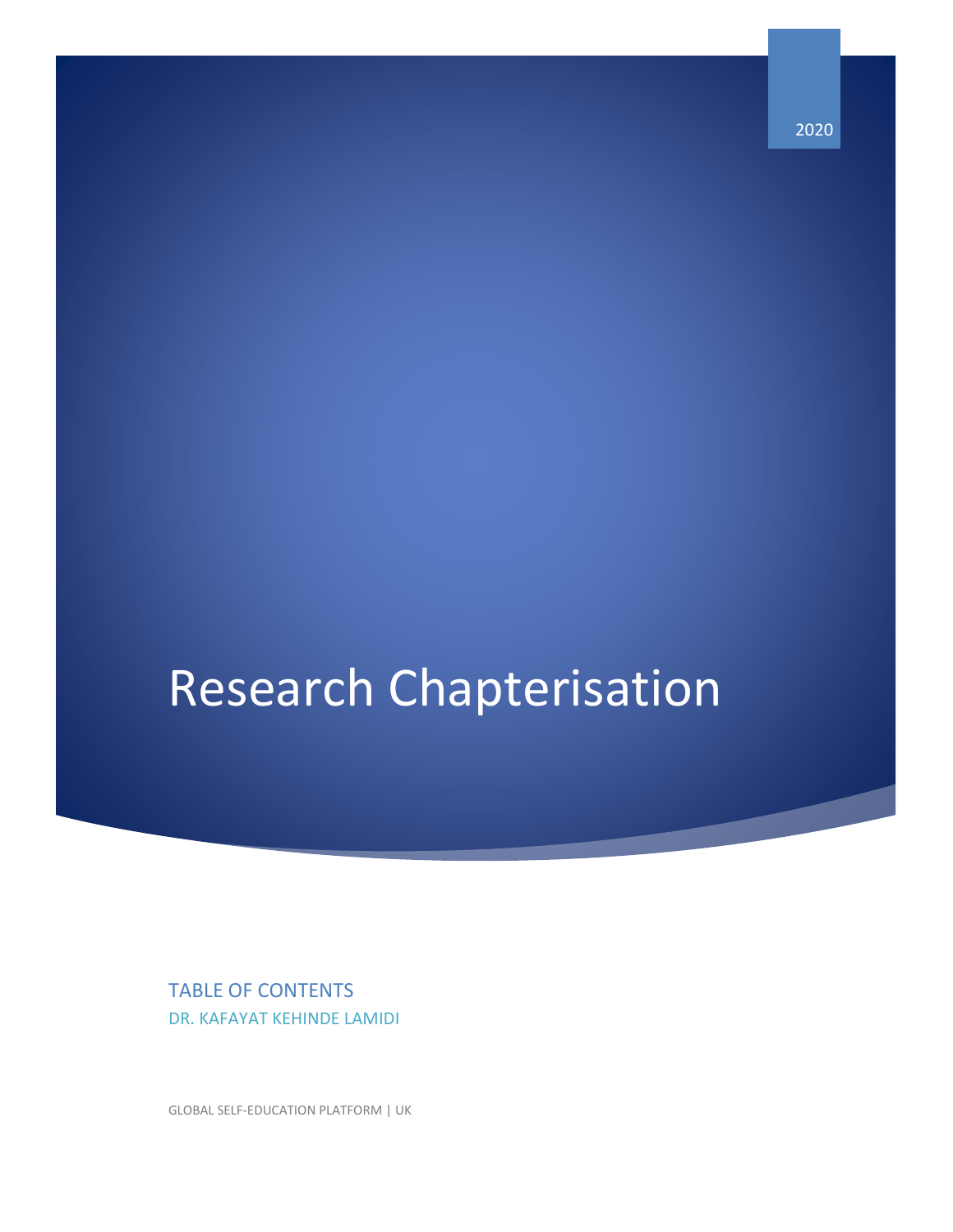

#### **GSEP**

### **Contents**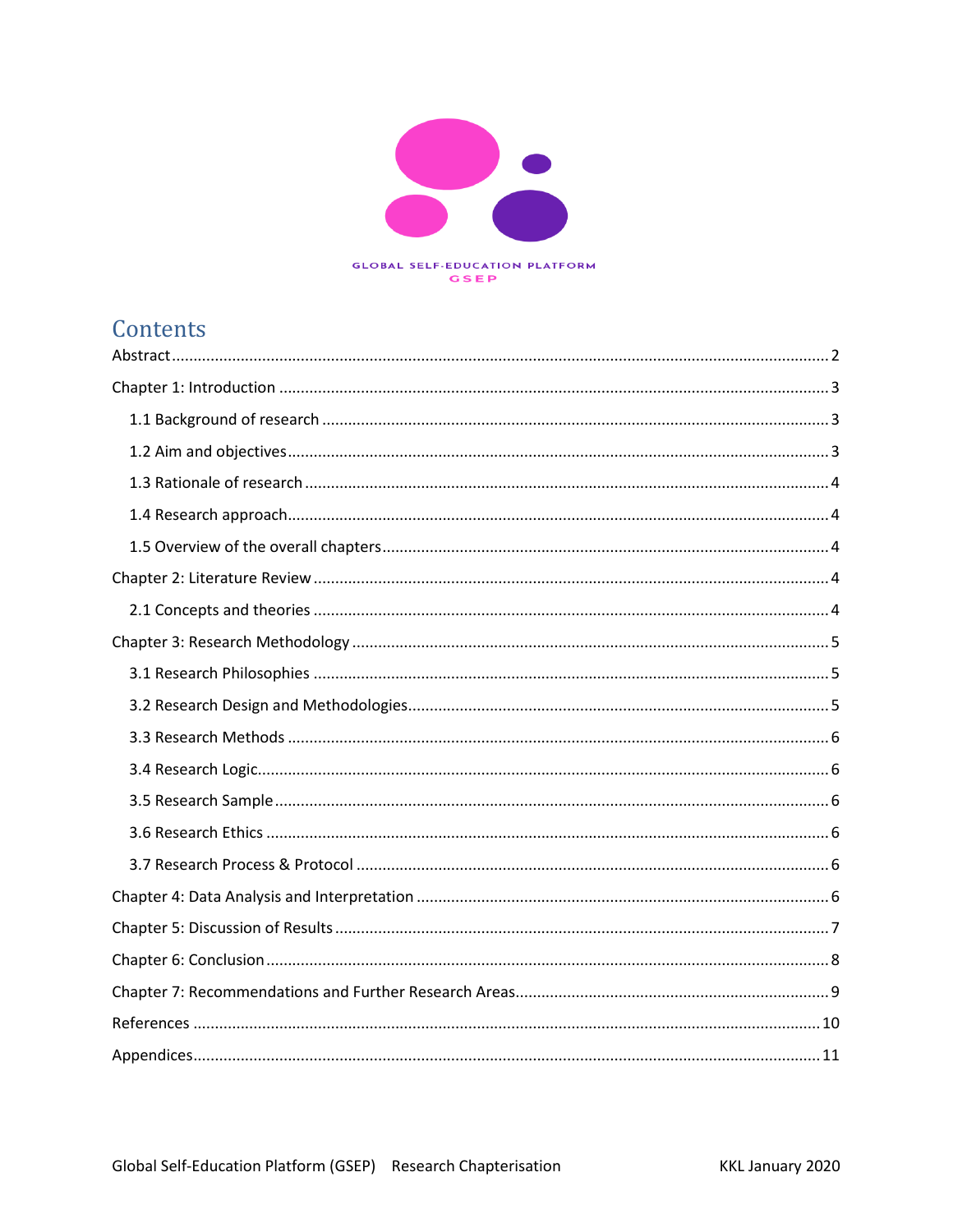### <span id="page-2-0"></span>Abstract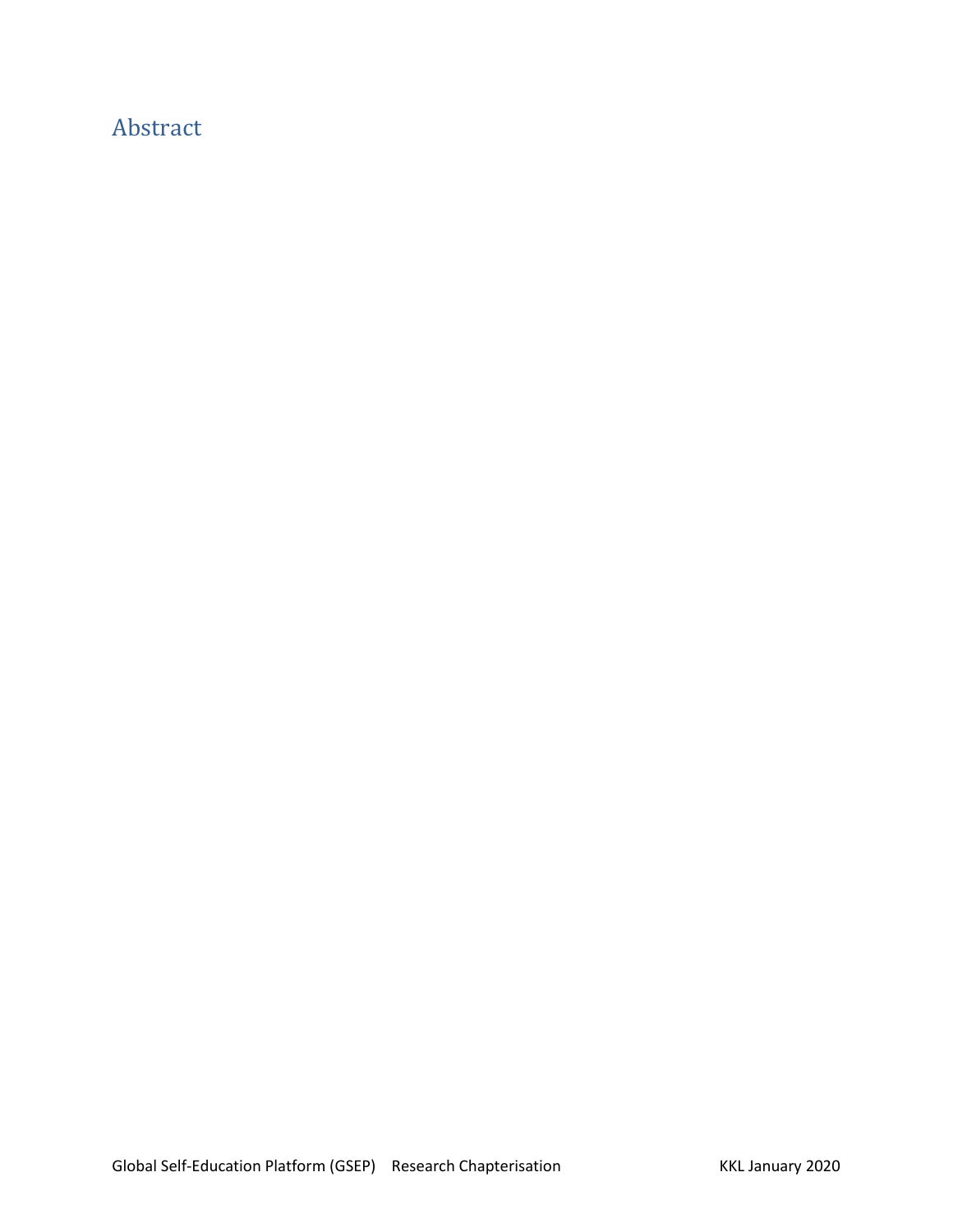# <span id="page-3-0"></span>Chapter 1: Introduction

<span id="page-3-1"></span>1.1 Background of research

#### <span id="page-3-2"></span>1.2 Aim and objectives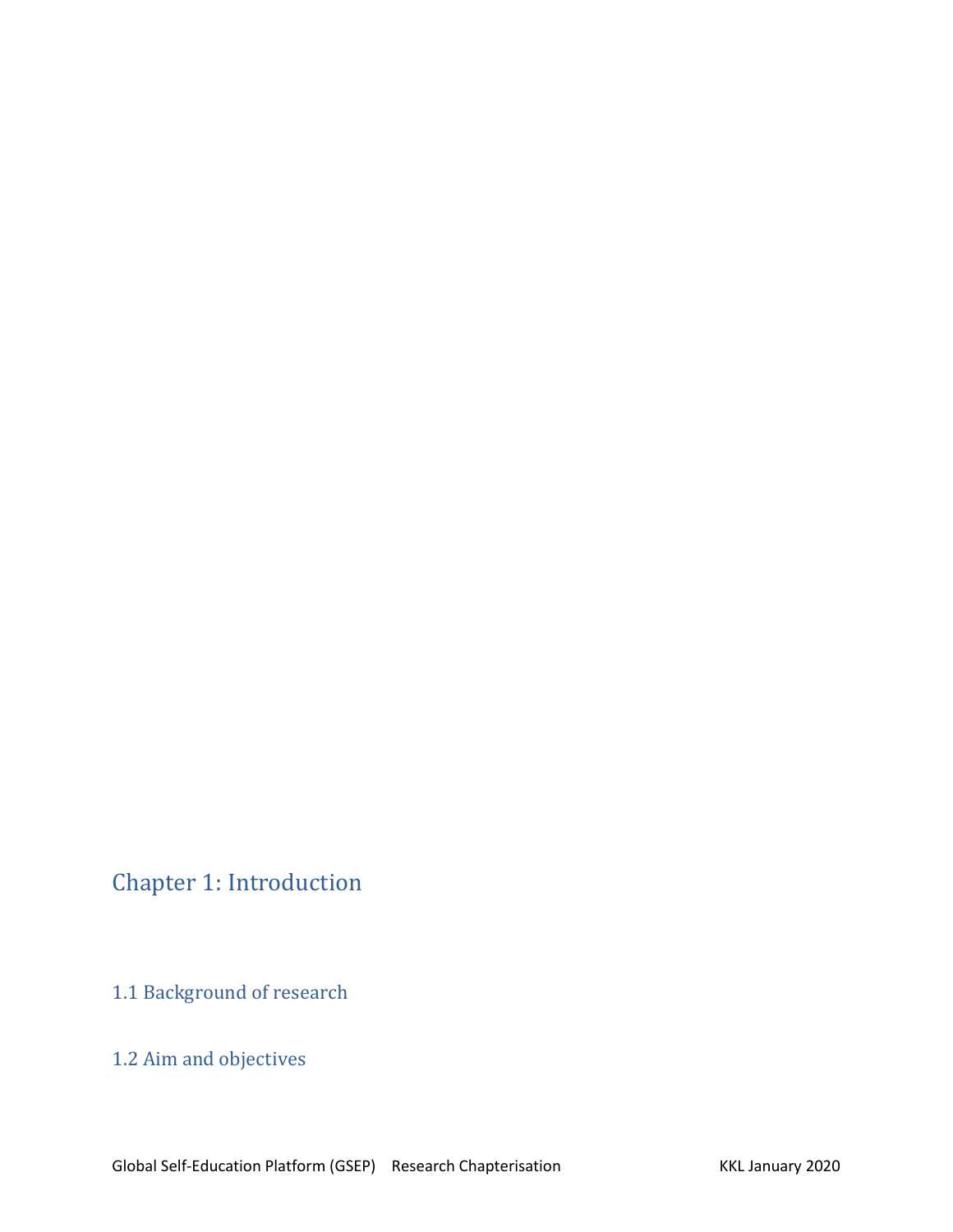<span id="page-4-0"></span>1.3 Rationale of research

<span id="page-4-1"></span>1.4 Research approach

<span id="page-4-2"></span>1.5 Overview of the overall chapters

#### <span id="page-4-3"></span>Chapter 2: Literature Review

<span id="page-4-4"></span>2.1 Concepts and theories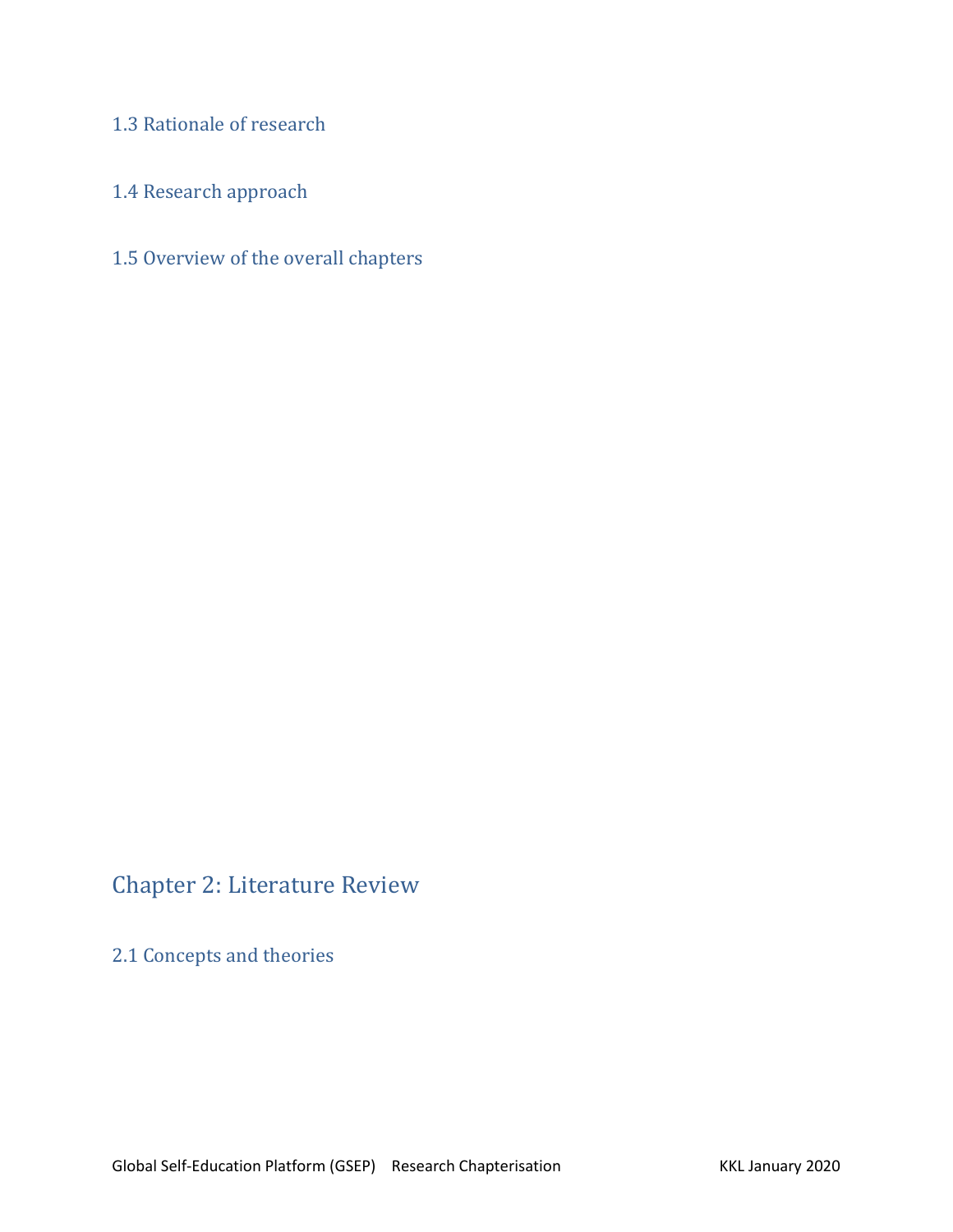# <span id="page-5-0"></span>Chapter 3: Research Methodology

<span id="page-5-1"></span>3.1 Research Philosophies

<span id="page-5-2"></span>3.2 Research Design and Methodologies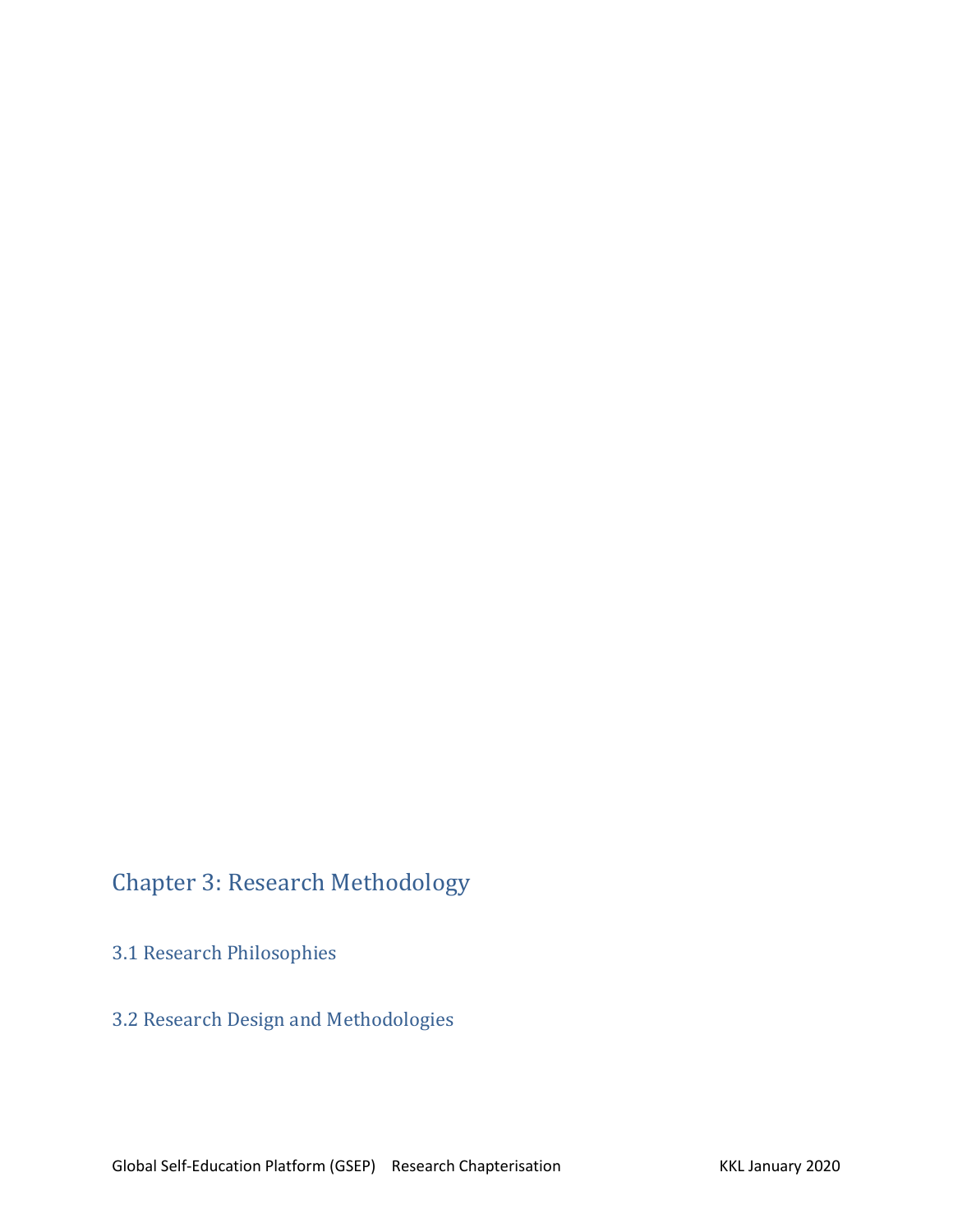<span id="page-6-0"></span>3.3 Research Methods

- <span id="page-6-1"></span>3.4 Research Logic
- <span id="page-6-2"></span>3.5 Research Sample
- <span id="page-6-3"></span>3.6 Research Ethics
- <span id="page-6-4"></span>3.7 Research Process & Protocol

### <span id="page-6-5"></span>Chapter 4: Data Analysis and Interpretation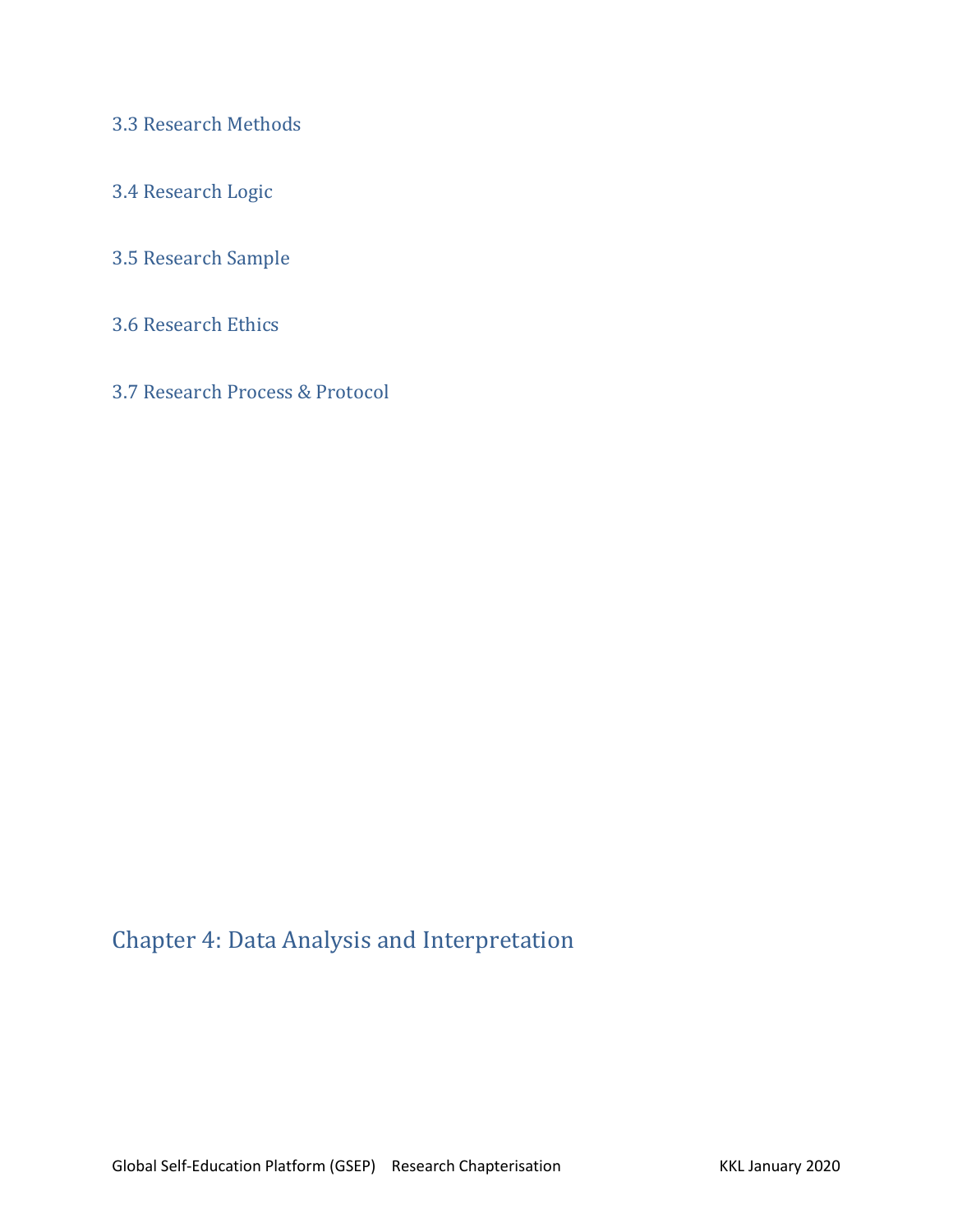<span id="page-7-0"></span>Chapter 5: Discussion of Results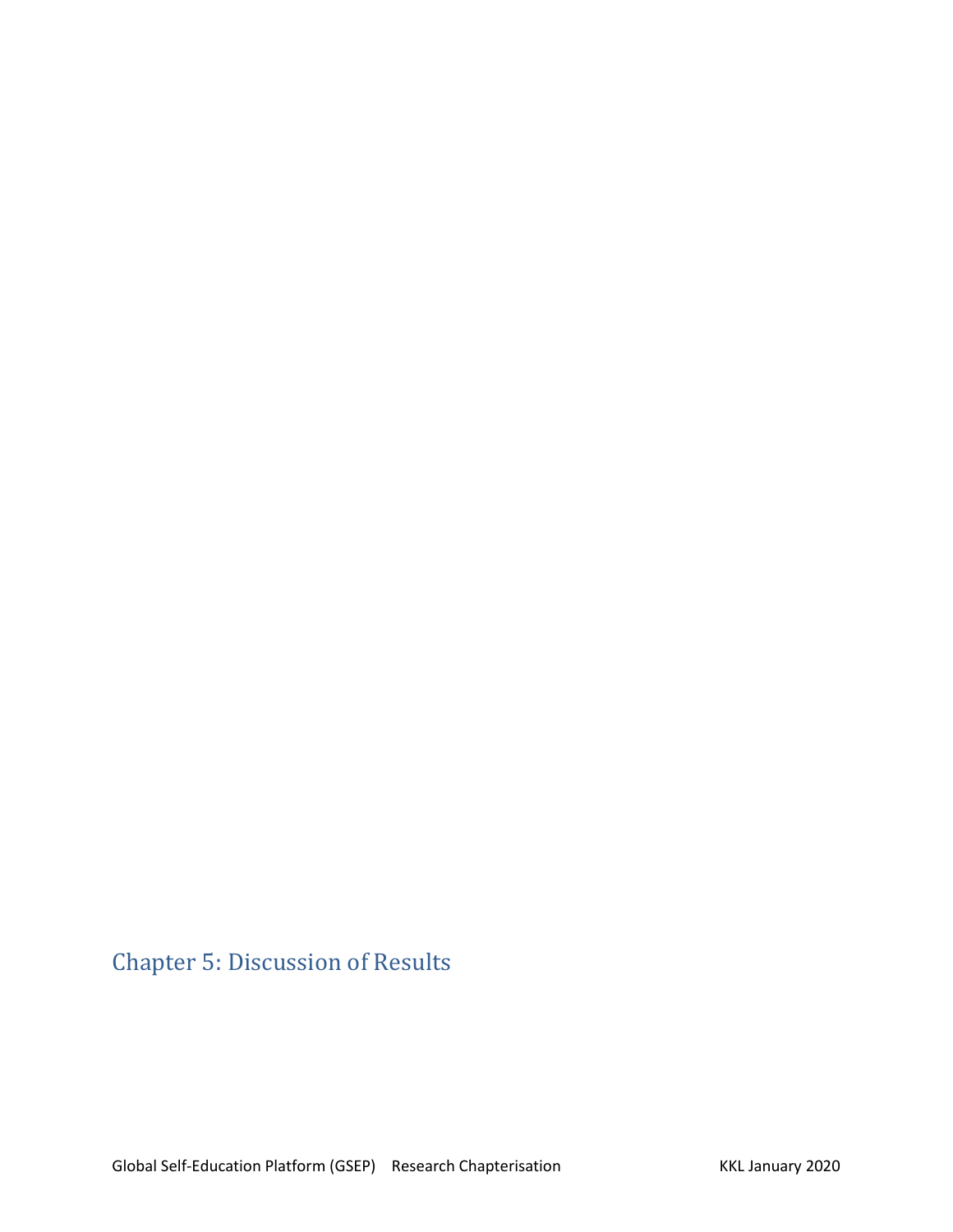<span id="page-8-0"></span>Chapter 6: Conclusion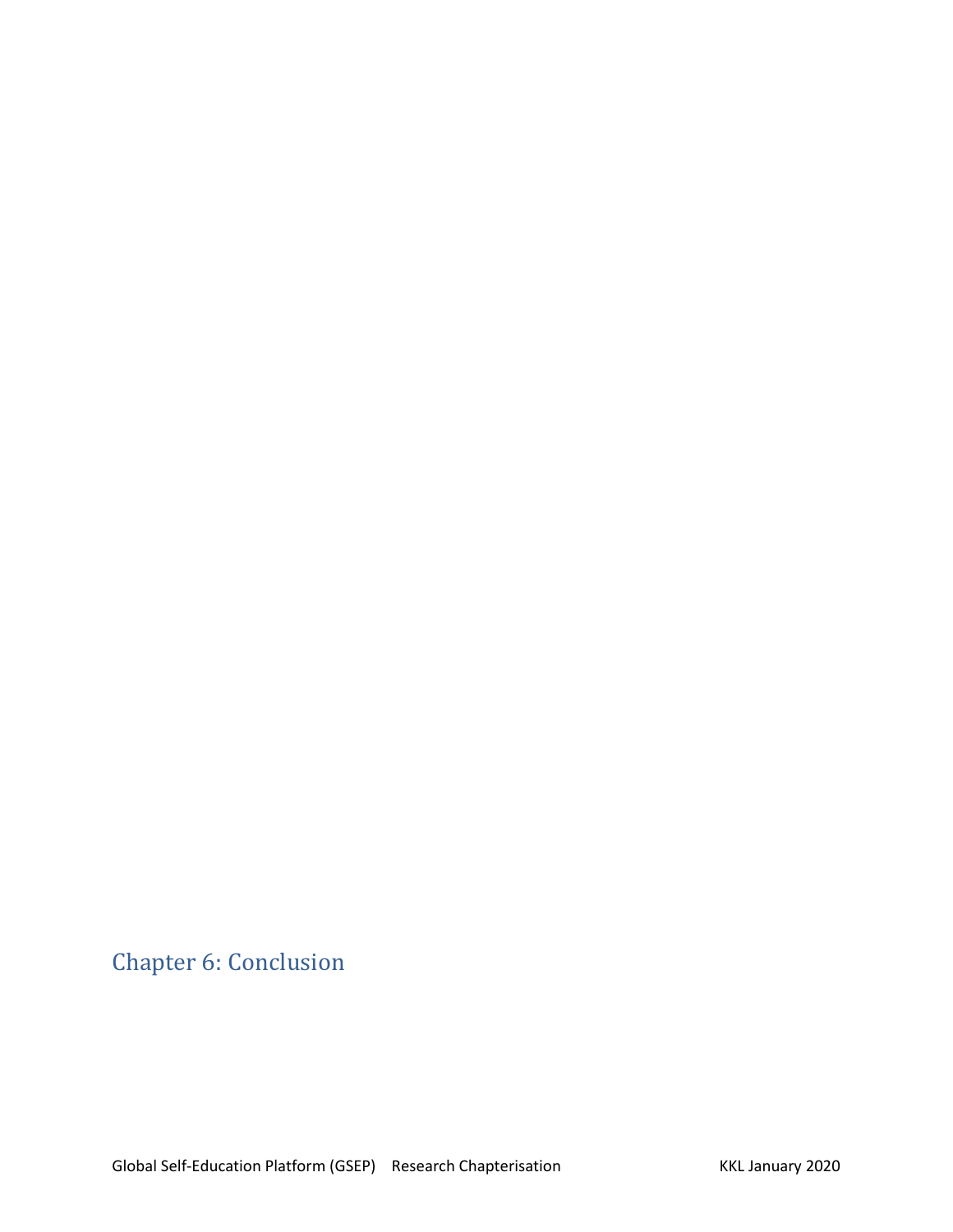# <span id="page-9-0"></span>Chapter 7: Recommendations and Further Research Areas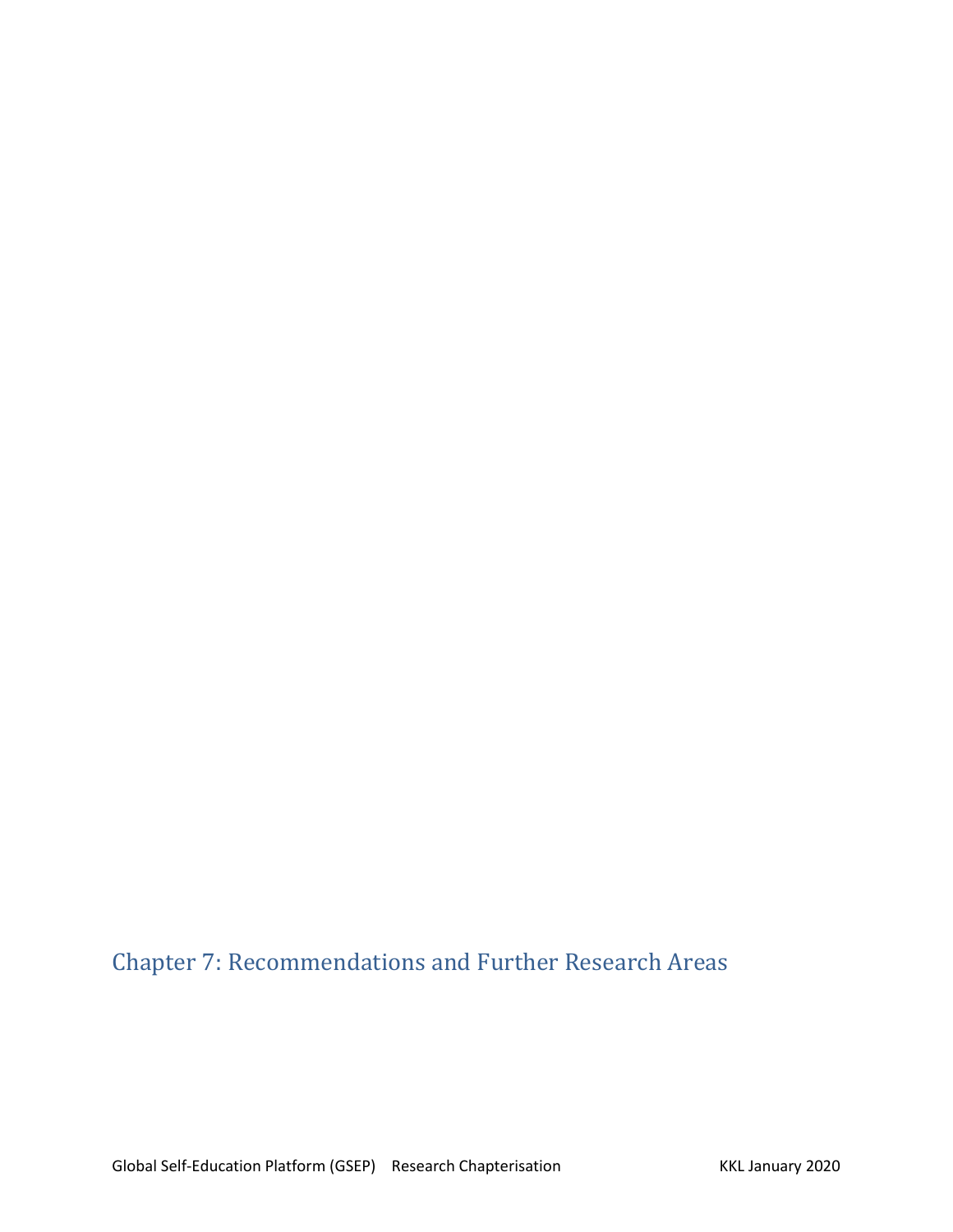# <span id="page-10-0"></span>References